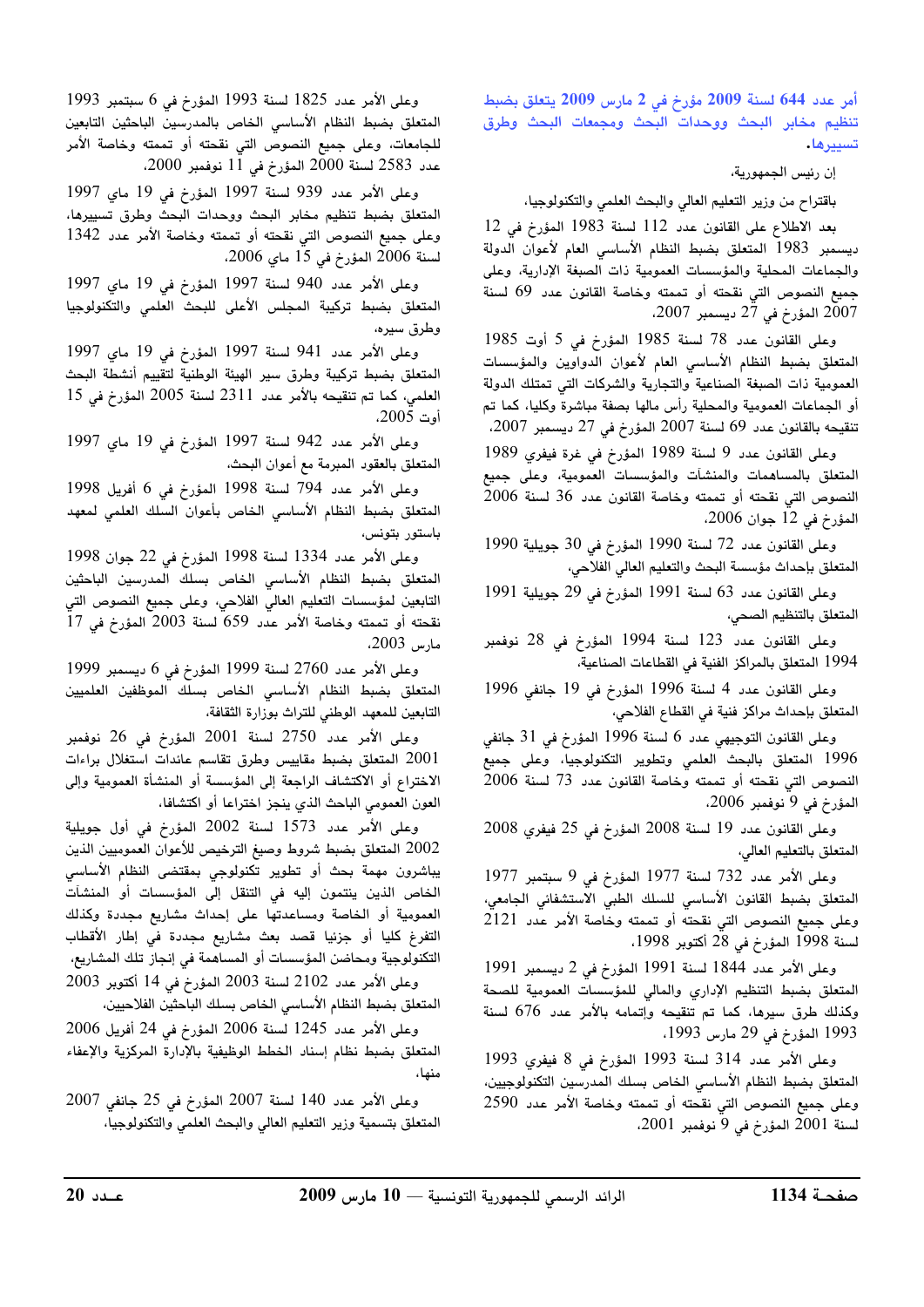$2007$  وعلى الأمر عدد 1417 لسنة 2007 المؤرخ في 18 حوان 2007 المتعلق باحداث مدارس بكتوراه،

 $2008$  وعلى الأمر عدد 416 لسنة 2008 المؤرخ في 11 فيفري 2008 المتعلق بضبط التنظيم الإداري والمالي والعلمي للمؤسسات العمومية للبحث العلمى وطرق تسييرها،

 $2008$  وعلى الأمر عدد 2716 لسنة 2008 المؤرخ في 4 أوت والمتعلق بتنظيم الجامعات ومؤسسات التعليم العالي والبحث وقواعد <u>سا ما،</u>

وعلى رأى وزير الصحة العمومية ووزير المالية ووزير الصناعة والطاقة والمؤسسات الصغرى والمتوسطة ووزير الثقافة والمحافظة على التراث ووزير الفلاجة والموارد المائية،

، على رأى المحكمة الإدارية.

يصدر الأمر الآتي نصه :

الفصل الأول . يضبط هذا الأمر تنظيم مخابر البحث ووحدات البحث ومجمعات البحث وطرق تسييرها.

## الباب الأولى

#### أحكام عامة

الفصل 2 . تحدث مخابر البحث ووحدات البحث بمؤسسات التعليم العالي والبحث وبالمؤسسات العمومية للبحث العلمي وبالمؤسسات العمومية للصحة وبالمراكز الفنية وبالمؤسسات والمنشآت العمومية المؤهلة للبحث بمقتضى النصوص الخاصة بها لتلبية حاجيات التكوين والبحث العلمي والتطوير التكنولوجي المرتبطة بميادين نشاطها.

تحدث مجمعات البحث لتلبية الحاجيات الوطنية من البحوث التنموية يتوظيف القدرات والموارد لتحقيق نتائج علمية تمكن من جل إشكاليات ذات طابع علمي وتكنولوجي في ميادين ذات علاقة مباشرة بالأولويات الوطنية.

# الباب الثاني مخابر البحث القسم الأول

# فى أصناف مخابر البحث وشروط إحداث مخبر بحث

الفصل 3 . يعتبر مخبر البحث الهيكل الأساسي لإنجاز أنشطة البحث العلمي والتطوير التكنولوجي في كل ميادين العلوم والتكنولوجيا وذلك .<br>في اطار الأولوبات الوطنية المحددة بمخططات التنمية والبرامج الوطنية التي تحددها الجهات ذات النظر.

الفصل 4 . يخضع إحداث مخبر البحث إلى معايير من شأنها تأمين .<br>فاعليته وقدرته على الإنجاز مع ضمان الحد الأدني المطلوب من الجدوى ومن مردودية أنشطته البحثية ومنها خاصة :

ـ عدد الباحثين العاملين فيه،

- . قدرته على إنجاز المهام الموكولة اليه،
- . أهمية الأهداف العلمية المرسومة ببرنامج البحث،
	- . انسجام الأهداف مع الأولويات الوطنية للبحث،
		- . قدرته على التفتح على المحيط.

الفصل 5 . تصنف مخابر البحث حسب أحد الأصناف الثلاث التالية :

. مخاد البحث الأساسي : تحدث بالكليات والمعاهد والمدارس العليا باستثناء المعاهد التحضيرية للدراسات الهندسية والمؤسسات المشار البها بالمطة الثانية من هذا الفصل. وتتولى هذه المخابر مهام التكوين عن طريق البحث وتؤمن اليقظة العلمية وكذلك التكنولوجية عند الاقتضاء،

. مخابر البحث والتطوير التكنولوجي : تحدث بمدارس المهندسين ، المدارس العليا للعلوم التطبيقية والمعاهد العليا للدراسات التكنولوجية وتتولى مهام التكوين عن طريق البحث وتؤمن اليقظة العلمية وكذلك التكنولوجية عند الاقتضاء. كما تتولى العمل على التحكم فى التكنولوجيا وتطويرها والسعى إلى توظيفها لفائدة مختلف القطاعات الصناعية،

. مخابر البحث التنموي : تحدث بالمؤسسات العمومية للبحث العلمى والمؤسسات العمومية للصحة والمراكز الفنية القطاعية وبالمؤسسات والمنشآت العمومية المؤهلة للبحث بمقتضى النصوص الخاصة بها وتتولى إنجاز بدامج البحث ومشاريع البحث التنموي لفائدة القطاعات الاقتصادية المعنية. ويمكن لها أن تتضمن فرقا بحثية من اختصاصات علمية وتكنولوجية متكاملة طبقا لأحكام الفصل 15 من هذا الامر .

الفصل 6 . يحدث مخدر البحث يقرار من الوزير المكلف بالبحث .<br>العلمي والتكنولوجيا وعند الاقتضاء بقرار مشترك من الوزير المكلف بالبحث العلمي والتكنولوجيا والوزير المعني بالأمر بعد تقييم تجرية الهيئة الوطنية لتقييم أنشطة البحث العلمى يشمل العناصر التالية :

. توفر الحجم الأدنى من الموارد البشرية من صنف الباحثين أو .<br>الإطارات المؤهلة للبحث بمقتضى أنظمتها الأساسية الخاصة،

. توفُّر متطلبات الحدوي والفاعلية والقدرة اللازمة على حسن الأداء،

. التموقع ضمن سائر هياكل البحث المذكورة بالفصل 2 من هذا الأمر ،

. الأبعاد الاستراتيجية لمجاور البحث المندرجة ضمن الاهتمامات الأساسية لمخد البحث وذلك باعتبار الأولويات التنموية الوطنية .<br>والتطورات العلمية والتكنولوجية المتوقعة،

. النجاعة الاقتصادية والاجتماعية المنتظرة للأنشطة العلمية للمخبر ومدى تناسبها مع الأولويات الوطنية.

الفصل 7 ـ تتولى الهيئة الوطنية لتقييم أنشطة البحث العلمى إجراء التقييم المشار إليه بالفصل 6 من هذا الأمر للتثبت خاصة من توفر :

. المعايد المشار البها بالفصل 4 أعلاه،

. الإمكانيات المادية والمعدات المخدية ووسائل العمل الضرورية،

. الموارد البشرية في مجال التصرف الإداري والمالي،

. الفضاءات اللازمة لمباشرة الأنشطة البحثية المبرمجة،

. الجدوى المنتظرة من أنشطة مخبر البحث بالنظر إلى العناصر الواردة بالفصل 4 من هذا الأمر .

 2009 10 –– - - 

 <sup>20</sup> الفصل 8 . يحدث مخد البحث بنفس الصيغة المنصوص عليها بالفقرة الأولى من الفصل 6 يطلب من رئيس المؤسسة بعد أخذ رأي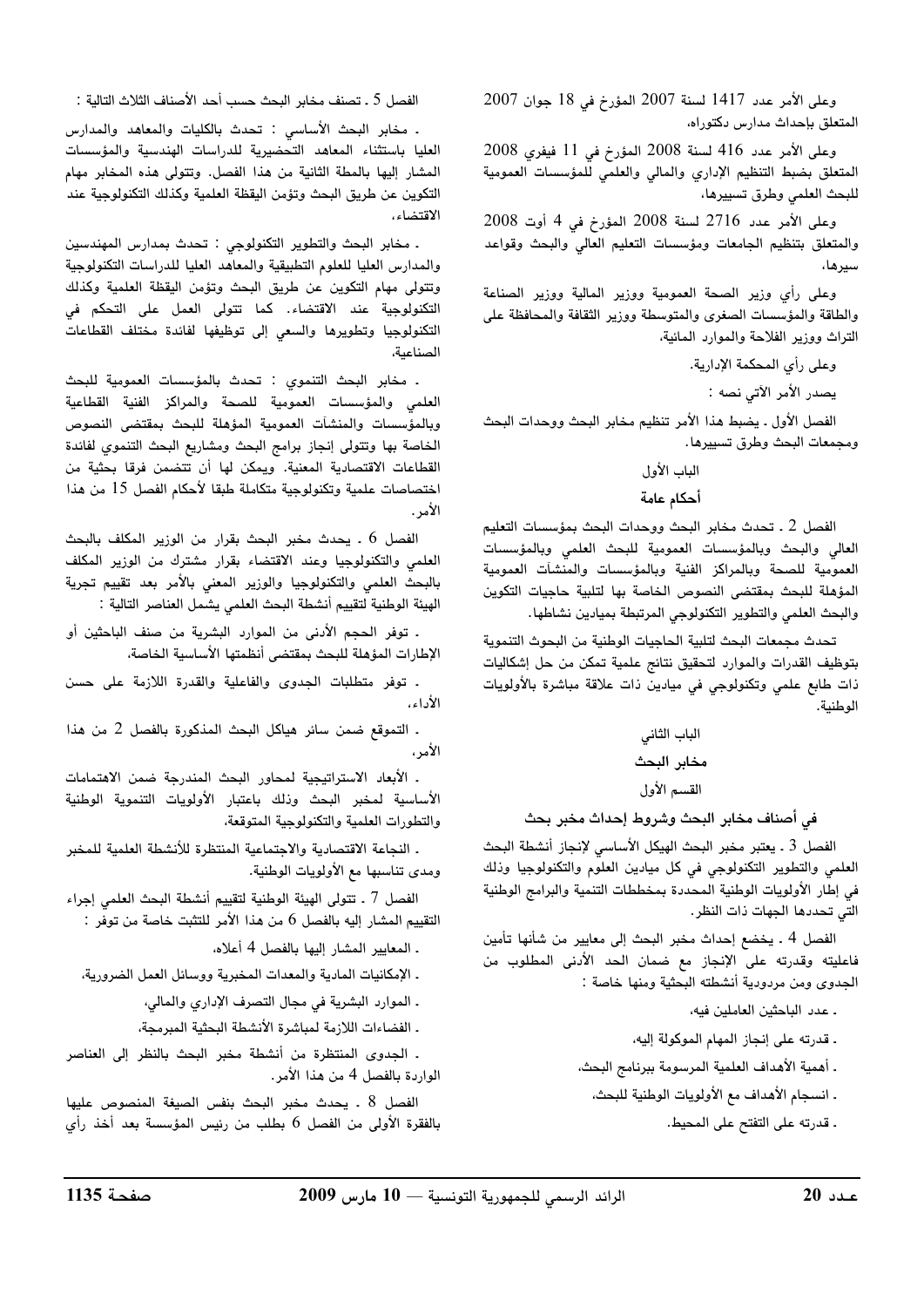مجلسها العلمى وباقتراح من رئيس الجامعة المعنية بعد أخذ رأي مجلس الجامعة بالنسبة إلى مؤسسات التعليم العالى والبحث.

الفصل 9 . يتولى رئيس المؤسسة تقديم مطالب إحداث مخابر البحث إما في إطار طلب عروض أو بطلب صادر عن الوزير المكلف بالبحث العلمي والتكنولوجيا والوزير المعني عند الاقتضاء.

الفصل 10 . يحدد الحجم الأدنى للموارد البشرية من الباحثين أو الإطارات المؤهلة للبحث بمقتضى أنظمتها الأساسية الخاصة والمشار إليه بالفصل 6 على النحو التالي :

. بالنسبة إلى مخابر البحث بالكليات والمعاهد والمدارس العليا باستثناء المعاهد التحضيرية للدراسات الهندسية وتلك المشار إليها بالفقرة الموالية من هذا الفصل : أربعة وعشرون (24) باحثا على أن يكون من ضمنهم ستة (6) باحثين من رتبة أستاذ تعليم عال أو أستاذ محاضر أو أستاذ تكنولوجى أو محاضر تكنولوجى أو رتبة معادلة لها أو متناظرة معها وثمانية (8) باحثين من رتبة أستاذ مساعد أو مساعد للتعليم العالى أو رتبة معادلة لها وعشرة (10) من طلبة الدكتوراه أو الإطارات الأخرى ذات الرتب المعادلة لمساعد للتعليم العالى أو المتناظرة معها،

. بالنسبة إلى مخابر البحث بالمؤسسات العمومية للبحث العلمى ومدارس المهندسين والمعاهد العليا للعلوم التطبيقية والمعاهد العليا للدراسات التكنولوجية : أربعة وعشرون (24) باحثا على الأقل على أن يكون من ضمنهم أربعة (4) باحثين من رتبة أستاذ تعليم عال أو أستاذ محاضر أو رتبة معادلة وستة (6) باحثين من رتبة أستاذ مساعد أو مساعد للتعليم العالي أو رتبة معادلة وأربعة عشر (14) من طلبة الدكتوراه أو الإطارات التقنية الأخرى ذات الرتب المعادلة لمساعد للتعليم العالى أو المتناظرة معها.

الفصل 11 . يمكن للهيئة الوطنية لتقييم أنشطة البحث العلمي أن تقترح بصورة استثنائية التخفيض في العدد الجملي للباحثين بثلاثة (3) باحثين على الأقصى إذا ثبت لديها عدم توفر الباحثين العاملين في الاختصاص العلمي لمخبر البحث على أن لا يتم إقرار المخبر إلا بتوفر الحد الأدنى المطلوب.

الفصل 12 . يتعين أن لا يقل الحجم الأدنى للموارد البشرية المنتمية للمؤسسة التي يقترح إحداث المخبر بها عن ثلث الكتلة المطلوبة من الباحثين من صنف أساتذة التعليم العالي أو الأساتذة المحاضرين أو الأساتذة المساعدين أو المساعدين أو الرتب المعادلة لتكوين المخبر. ويتعين أن لا تتوزع نصف الكتلة المطلوبة على أكثر من خمس مؤسسات من نفس الجامعة. كما يتعين أن ينتمى بقية الباحثين إلى مؤسسات تعليم عال وبحث بالولايات المنتمية إلى نفس الإقليم الجغرافي إلا إذا ثبتت للهيئة الوطنية لتقييم أنشطة البحث العلمي الحاجة إلى تعديل هذه التركيبة نظرا لندرة الموارد البشرية في الاختصاص العلمي للمخبر .

## القسم الثاني

#### في تسيير مخبر البحث

الفصل 13 . يسير مخبر البحث رئيس مخبر يسمى لمدة أربع سنوات قابلة للتجديد مرتين اثنتين وذلك بقرار من الوزير المكلف بالبحث العلمى والتكنولوجيا وعند الاقتضاء بقرار مشترك من الوزير المكلف بالبحث العلمى والتكنولوجيا والوزير المعنى بالأمر باقتراح من

رئيس الجامعة بعد أخذ رأي رئيس مؤسسة التعليم العالى والبحث أو باقتراح من رئيس المؤسسة العمومية المعنية بالأمر.

الفصل 14 . يعين رئيس مخبر البحث من بين أعضاء المخبر المنتمين للمؤسسة التي تقترح إحداثه والذين لهم رتبة أستاذ تعليم عال أو مدير بحث أو أستاذ استشفائي جامعي. وفي صورة عدم توفر باحث من هذه الرتبة فمن بين الذين لهم رتبة أستاذ محاضر أو أستاذ باحث أو أستاذ محاضر مبرز استشفائي جامعي أو الذين لهم رتب معادلة.

يتمتع رئيس مخبر البحث بالمنح المسندة لكاهية مدير إدارة مركزية.

الفصل 15 . يمكن أن تحدث داخل المخابر فرق بحث في حدود فريقين اثنين بالمخبر الواحد يتولى كل منها إنجاز مشروع واحد أو عدة مشاريع بحث من بين المشاريع المندرجة ضمن عقد البرنامج أو عقد التكوين والبحث للمؤسسة التى ينتمى إليها مخبر البحث وذلك بمقرر من الوزير المكلف بالبحث العلمي والتكنولوجيا والوزير المعني بالأمر عند الاقتضاء باقتراح من رئيس المؤسسة العمومية المعنية بعد أخذ رأي رئيس مخبر البحث ومداولة مجلس المخبر أو باقتراح من رئيس الجامعة بعد أخذ رأي رئيس مؤسسة التعليم العالى والبحث ورئيس مخبر البحث وبعد مداولة مجلس المخبر.

الفصل 16 . تتم هيكلة أنشطة البحث بالمخبر على أساس برنامج يتفرع إلى مشاريع بحث تتولى تنفيذها فرق بحث وذلك بمقتضى عقود تبرم للغرض بين رئيس المخبر ورئيس المؤسسة من جهة والوزير المكلف بالبحث العلمي والتكنولوجيا والوزير المعني بالأمر عند الاقتضاء من جهة أخرى.

الفصل 17 . يشرف على كل فريق بحث رئيس يعين بقرار من الوزير المكلف بالبحث العلمي والتكنولوجيا باقتراح من رئيس المخبر من بين أعضاء المخبر الذين لهم رتبة أستاذ تعليم عال أو مدير بحث أو أستاذ استشفائي جامعي أو الذين لهم رتب معادلة وذلك باقتراح من رئيس الجامعة بعد أخذ رأي رئيس مؤسسة التعليم العالى والبحث وبعد مداولة مجلس المخبر أو باقتراح من رئيس المؤسسة العمومية المعنية بعد مداولة مجلس المخبر.

الفصل 18 . يتمتع رئيس فريق البحث بمنحة تساوي نصف المنحة المسندة إلى رئيس وحدة بحث.

الفصل 19 . يشتمل كل مخبر بحث على مجلس يتكون من :

. رئيس المخبر، رئيسا،

. رئيس فريق البحث أو رئيسا فريقي البحث،

. أعضاء مخبر البحث من بين أساتذة التعليم العالى والأساتذة المحاضرين والأساتذة المساعدين أو الذين لهم رتب معادلة،

. ممثلين اثنين عن طلبة الدكتوراه ينتخبهما نظراؤهما المنتمون للمخبر ،

. إطارين اثنين من الكفاءات العاملة في ميادين اقتصادية ذات علاقة بالبرنامج العلمي للمخبر يعينهما رئيس المؤسسة باقتراح من رئيس المخبر والمؤسسات المعنية.

ويمكن لرئيس المخبر دعوة كل شخص يرى فائدة فى حضوره لاجتماعات المجلس من الكفاءات العلمية.

الفصل 20 . يجتمع المجلس بدعوة من رئيسه مرة كل شهرين على الأقل للنظر في المسائل الواردة بالفصل 22 من هذا الأمر. وتكتسي مداولاته صبغة استشارية.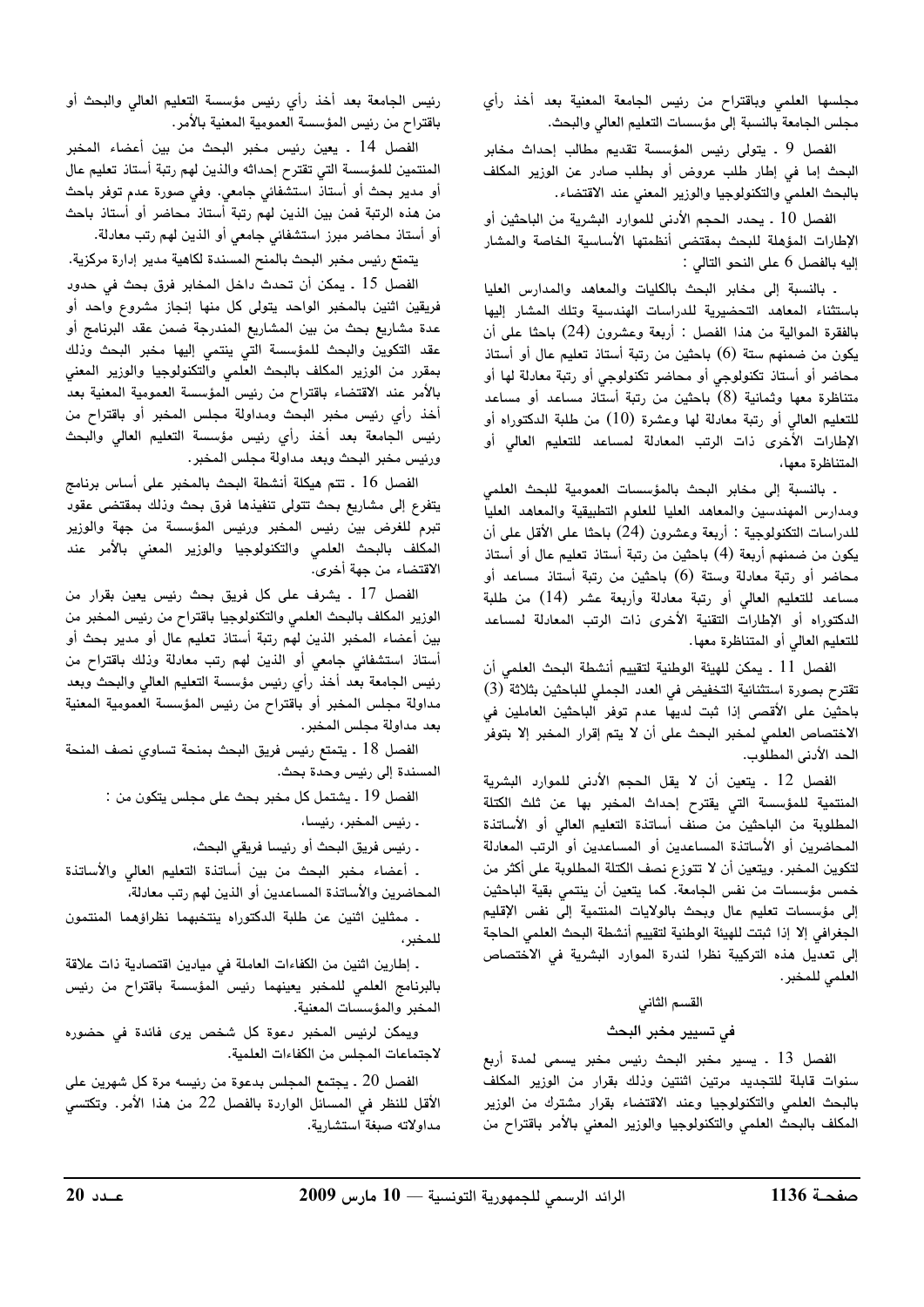لا يمكن للمجلس أن يتداول بصفة قانونية إلا بحضور نصف أعضائه على الأقل. وفي صورة عدم توفر هذا النصاب تنعقد جلسة ثانية في ظرف أسبوع على الأكثر مهما كان عدد الأعضاء الحاضرين.

ويرسل رئيس المجلس إلى الوزير المكلف بالبحث العلمي والتكنولوجيا والوزير المعني عند الاقتضاء عبر التسلسل الإداري تقريرا حول المسائل التي تم النظر فيها.

الفصل 21 . يتولى رئيس مخبر البحث تسيير المخبر ويضطلع في هذا الإطار بالمهام التالية :

. العمل على وضع مشاريع البحث في إطار برنامج البحث المقترح ومشاركة المخبر في مشاريع البحث الإيلافي والانخراط في مجمعات

ويقصد بمشاريع البحث الإيلافي مجموعة المشاريع التي تندرج ضمن برنامج بحث موحد يهدف إلى معالجة إشكالية بحثية من جوانب متعددة قصد التوصل إلى نتائج علمية وتكنولوجية متكاملة ومجدية.

ـ متابعة تنفيذ مشاريع البحث التي يلتزم المخبر بتنفيذها،

. إنجاز عقود البحث والخدمات التي تندرج ضمن اختصاص المخبر،

. حسن استعمال اعتمادات البحث الموضوعة على ذمة المخبر وكذلك سائر الموارد البشرية والمادية المتأتية من الخدمات التي يؤديها للمحيط الاقتصادي والاجتماعي والثقافي،

. حسن سير المخبر وسلامته،

. تنسيق أنشطة فرق البحث داخل المخبر،

. حسن التصرف في التجهيزات والوسائل الموضوعة على ذمة المخبر ،

. تقديم تقارير التقييم الذاتى السنوية ونصف المرحلية والنهائية لنشاط المخبر،

. مسك سجل المخبر في صيغة وثيقة مرقمة يتم ضمنها تدوين كل الأعمال والأنشطة البحثية والتنظيمية التي يتعهد بها المخبر وتلك التي ينجزها أو يشارك فيها أو التي لها علاقة بالتظاهرات العلمية وكذلك الأعمال المنجزة في إطار علاقات المخبر بالمحيط.

ويتولى رئيس المخبر إيداع نسخة من سجل المخبر لدى رئيس المؤسسة للحفظ مرفقة بنسخة من تقرير التقييم النهائى،

. إعداد تقارير التقييم الذاتى نصف المرحلية والنهائية وخاصة تقارير تقدم تنفيذ عقد البرنامج أو عقد التكوين والبحث المبرم طبقا للتراتيب الجارى بها العمل،

. إعداد التصورات المستقبلية لأنشطة المخبر وبرامج البحث التي يقترح إنجازها عند طلب الإقرار.

الفصل 22 ـ ينظر مجلس المخبر خاصة في المسائل التالية :

ـ البرنامج العلمي للمخبر ومتابعة تنفيذه،

. التقارير العلمية للمخبر،

. نتائج البحث التي يمكن نشرها وتلك التي تستوجب حمايتها قبل نشرها،

. اتفاقيات الشراكة مع هياكل البحث ومؤسسات الإنتاج،

. الميزانية المخصصة للمخبر،

. تقارير التقييم الذاتي السنوية ونصف المرحلية والنهائية.

يتولى مجلس المخبر وضع نظام داخلي يضبط طرق العمل داخل المخبر وإجراءاته وفقا لنموذج مصادق عليه من قبل الوزير المكلف بالبحث العلمى والتكنولوجيا.

القسم الثالث

فى تمويل مخبر البحث

الفصل 23 ـ تتكون موارد مخبر البحث أساسا من :

. منحة الدولة،

. المداخيل المتأتية من المشاركة في تنفيذ طلبات عروض برامج بحث وطنية أو دولية،

. المداخيل المتأتية من الاتفاقيات والعقود المبرمة بين المؤسسة التي يرجع إليها المخبر بالنظر والمؤسسات العمومية أو الخاصة،

. العائدات المتأتية من استغلال مختلف عناصر الملكية الفكرية،

. كل المداخيل الأخرى المرخص فيها بميزانية المؤسسة.

القسم الرابع

في تقييم أنشطة مخبر البحث

الفصل 24 . يخضع نشاط مخبر البحث إلى تقييم نصف مرحلي في موفى السنة الثانية من تنفيذ برنامج تقوم به مصالح الوزارة المكلفة بالبحث العلمى والتكنولوجيا.

ويتم إنجاز التقييم النهائي لمخبر البحث من قبل الهيئة الوطنية لتقييم أنشطة البحث العلمي في نهاية فترة الأربع سنوات. كما يمكن إجراء التقييم بطلب من سلطة الإشراف كلما دعت الضرورة إلى ذلك.

الفصل 25 ـ يمكن تبعا لتقييم مخبر البحث من قبل الهيئة الوطنية لتقييم أنشطة البحث العلمى إقراره أو حله بمقتضى قرار من الوزير المكلف بالبحث العلمى والتكنولوجيا أو بقرار مشترك من الوزير المكلف بالبحث العلمي والتكنولوجيا والوزراء المعنيين عند الاقتضاء بناء على رأي الهيئة الوطنية لتقييم أنشطة البحث العلمى وسماع رئيس المخبر .

وفي صورة حل المخابر التابعة لمؤسسات التعليم العالي والبحث، تتم إعادة توزيع الأعوان والاعتمادات وكذلك التجهيزات من قبل وزارة الإشراف باقتراح من رئيس الجامعة بعد أخذ رأي رئيس المؤسسة التى يرجع إليها مخبر البحث بالنظر.

وبالنسبة إلى المؤسسات العمومية للبحث العلمي يتم اتخاذ الإجراءات الملائمة باقتراح من رئيس المؤسسة وبعد أخذ رأى الهيئة الوطنية لتقييم أنشطة البحث العلمي.

> الباب الثالث وحدات البحث

القسم الأول

#### في شروط إحداث وحدة البحث

الفصل 26 . تتولى وحدات البحث القيام بمهام التكوين واليقظة العلمية وكذلك التكنولوجية عند الاقتضاء.

ويمكن أن تساهم في إنجاز برامج البحث الإيلافي في إطار مجمعات البحث المشار إليها بالفصل 36 من هذا الأمر.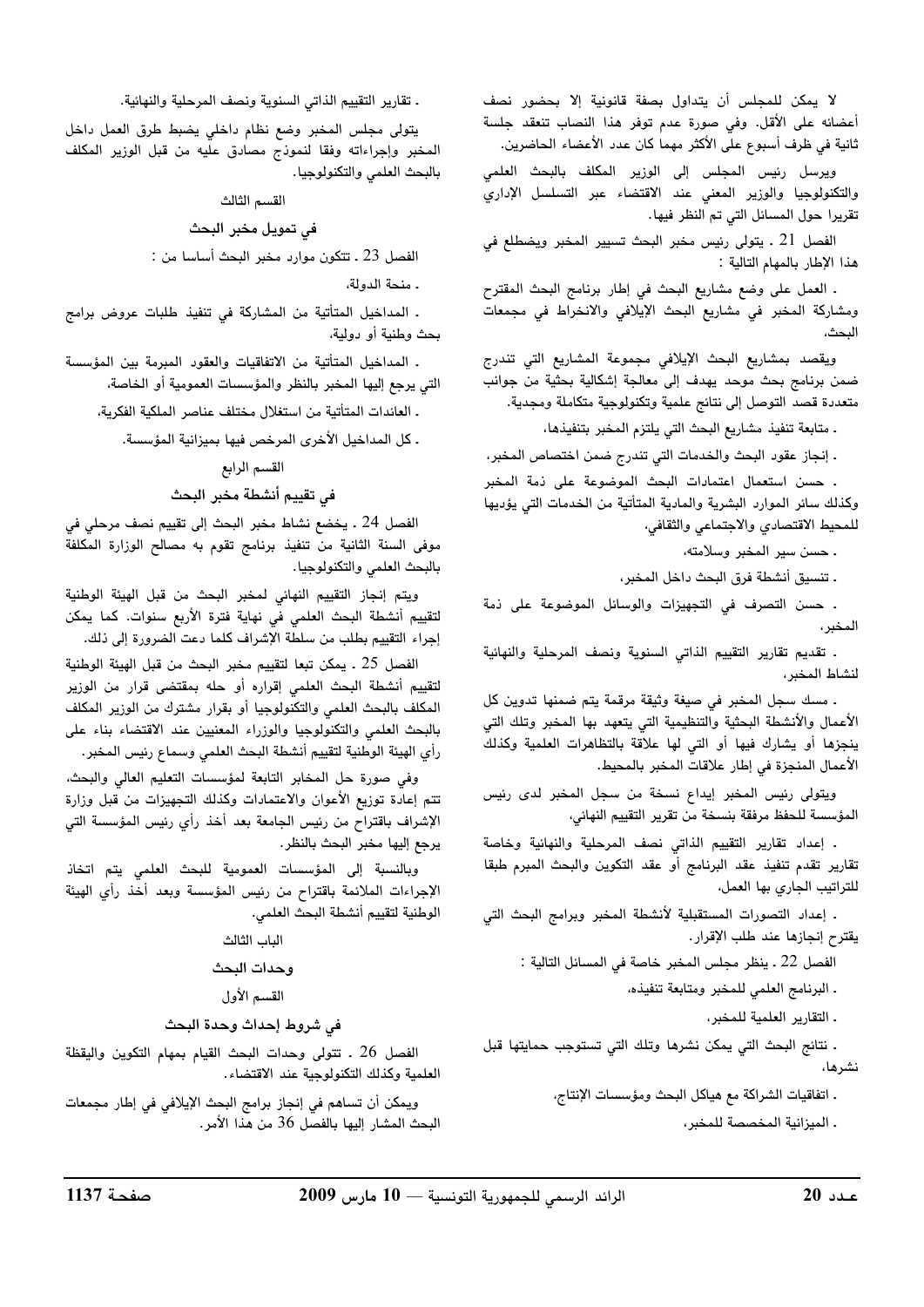الفصل 27 ـ تتكون وحدة البحث من فريق من الباحثين يساهمون في سير أنشطة البحث حول مواضيع ذات علاقة بالأولويات الوطنية بمقتضى عقود تبرم للغرض بين رئيس وحدة البحث ورئيس المؤسسة التى ينتمى إليها من جهة والوزير المكلف بالبحث العلمى والتكنولوجيا والوزير المعني بالأمر عند الاقتضاء من جهة أخرى.

الفصل 28 . يخضع إحداث وحدات البحث إلى معايير من شأنها تأمين فعاليتها ومنها خاصة :

ـ عدد الباحثين العاملين فيها،

. مساهمتها في التكوين،

ـ قدرتها على إنجاز المهام الموكولة إليها،

. قابلية ارتقائها لنظام مخبر بحث في موفى مدة الثلاث سنوات المشار إليها بالفصل 31 من هذا الأمر،

. قدرتها على تكوين قيادات علمية قادرة على التأطير،

ـ أهمية الأهداف العلمية المرسومة بمشروع البحث،

. انسجام الأهداف مع الأولويات الوطنية للبحث،

. قدرتها على التفتح على محيطها العلمي الذي تندرج ضمنه.

الفصل 29 ـ تحدث وحدات البحث باقتراح من رئيس المؤسسة أو بطلب من الوزير المكلف بالبحث العلمى والتكنولوجيا أو الوزير المعنى بالأمر بعد أخذ رأى الهيئة الوطنية لتقييم أنشطة البحث العلمى إذا توفر الحجم الأدنى من الموارد البشرية من صنف الباحثين أو الإطارات المؤهلة للبحث بمقتضى أنظمتها الأساسية الخاصة وذلك بالنظر إلى متطلبات الجدوى والفاعلية والقدرة اللازمة على حسن الأداء.

يحدد الحجم الأدنى للموارد البشرية المشار إليه بالفقرة الأولى من هذا الفصل كما يلي : أربعة عشر (14) باحثا على الأقل على أن يكون من ضمنهم باحثان اثنان من رتبة أستاذ تعليم عال أو أستاذ محاضر أو رتبة معادلة وستة (6) باحثين من رتبة أستاذ مساعد أو مساعد للتعليم العالي أو رتبة معادلة وستة (6) من طلبة الدكتوراه أو الإطارات التقنية الأخرى ذات الرتب المعادلة لمساعد للتعليم العالى.

الفصل 30 . يتعين أن لا يقل الحجم الأدنى للموارد البشرية المنتمية إلى المؤسسة التي يقترح إحداث وحدة بها عن ثلث الكتلة المطلوبة من الباحثين من صنف أساتذة التعليم العالى أو الأساتذة المحاضرين أو الأساتذة المساعدين أو المساعدين أو الرتب المعادلة لتكوين الوحدة. ويتعين أن لا تتوزع نصف الكتلة المطلوبة على أكثر من خمس مؤسسات من نفس الجامعة كما يتعين أن ينتمي بقية الباحثين إلى مؤسسات التعليم العالى والبحث بالولايات المنتمية إلى نفس الإقليم الجغرافي إلا إذا ثبتت للهيئة الوطنية لتقييم أنشطة البحث العلمي الحاجة إلى تعديل هذه التركيبة نظرا لندرة الموارد البشرية في الاختصاص العلمي للوحدة.

غير أنه يمكن للهيئة الوطنية لتقييم أنشطة البحث العلمى أن تقترح بصورة استثنائية التخفيض في العدد الجملى للباحثين بثلاثة على الأقصى إذا ثبت لديها عدم توفر الباحثين العاملين في الاختصاص العلمي لوحدة البحث على أن يكون من بين الباحثين المتبقين أستاذ تعليم عال أو أستاذ محاضر أو رتبة معادلة على الأقل.

ولا يمكن إقرار وحدة البحث إلا إذا توفر الحجم الأدنى المطلوب.

كما يمكن للهيئة الوطنية لتقييم أنشطة البحث العلمى بصورة استثنائية لذات السبب ولمدة أقصاها ست سنوات من تاريخ صدور هذا الأمر أن تخفض في الحجم الأدنى للموارد البشرية المنتمية للمؤسسة التي يقترح إحداث وحدة البحث بها إلى الربع بالنسبة إلى الوحدات المقترح إحداثها بمؤسسات تابعة لجامعات جندوبة والقيروان وقابس وقفصة.

وفي جميع الأحوال تتم مراعاة التناسب الضروري بين العدد الجملي لمخابر البحث ولوحدات البحث المحدثة.

الفصل 31 . تحدث وحدة البحث إما في إطار طلب عروض أو بطلب صادر عن الوزير المكلف بالبحث العلمى والتكنولوجيا والوزير المعنى عند الاقتضاء بقرار من الوزير المكلف بالبحث العلمى والتكنولوجيا وعند الاقتضاء بقرار مشترك من الوزير المكلف بالبحث العلمى والتكنولوجيا والوزير المعنى بعد تقييم من قبل الهيئة الوطنية لتقييم أنشطة البحث العلمي لمدة ثلاث (3) سنوات قابلة للتجديد مرة واحدة. ولا يقع إقرارها إلا بناء على تقرير تقييم إيجابي.

وبالنسبة إلى مؤسسات التعليم العالى والبحث تحدث وحدة البحث وتجدد بنفس الصيغة المنصوص عليها بالفقرة الأولى من هذا الفصل وذلك بطلب من المؤسسة واقتراح من رئيس الجامعية المعنية بعد أخذ رأى مجلس الجامعة.

## القسم الثاني

# فى تسيير وحدة البحث

الفصل 32 . يعين رئيس وحدة البحث بقرار من الوزير المكلف بالبحث العلمى والتكنولوجيا وعند الاقتضاء بقرار مشترك من الوزير المكلف بالبحث العلمي والتكنولوجيا والوزير المعني باقتراح من رئيس الجامعة وبعد أخذ رأى رئيس مؤسسة التعليم العالى والبحث أو باقتراح من رئيس المؤسسة العمومية المعنية لمدة ثلاث سنوات قابلة للتجديد مرة وإحدة.

يتمتع رئيس وحدة البحث بمختلف المؤسسات المنصوص عليها بالفصل 2 من هذا الأمر بالمنحة المسندة لرئيس مصلحة بالإدارة المركزية.

الفصل 33 . يتولى رئيس وحدة البحث تسيير الوحدة ويضطلع في هذا الإطار بالمهام التالية :

. وضع مشروع البحث الذي يقترح إحداث الوحدة لإنجازه،

. متابعة تنفيذ مشروع البحث الذي تلتزم الوحدة بتنفيذه،

. إنجاز عقود البحث والخدمات التي تندرج ضمن اختصاص الوحدة،

. حسن استعمال اعتمادات البحث الموضوعة على ذمة الوحدة،

ـ حسن سير الوحدة وسلامتها،

. تنسيق أنشطة فريق البحث داخل الوحدة،

ـ حسن التصرف في التجهيزات والوسائل الموضوعة على ذمة الوحدة،

. تقديم التقرير السنوى وتقرير التقييم الذاتى النهائى لنشاط الوحدة وتوجيهه إلى الجهات المعنية،

. مسك سجل الوحدة في صيغة وثيقة مرقمة يتم ضمنها تدوين كل الأعمال والأنشطة البحثية والتنظيمية التى تتعهد بها وحدة البحث وتلك التي تنجزها أو تشارك فيها أو لها علاقة بالتظاهرات العلمية وكذلك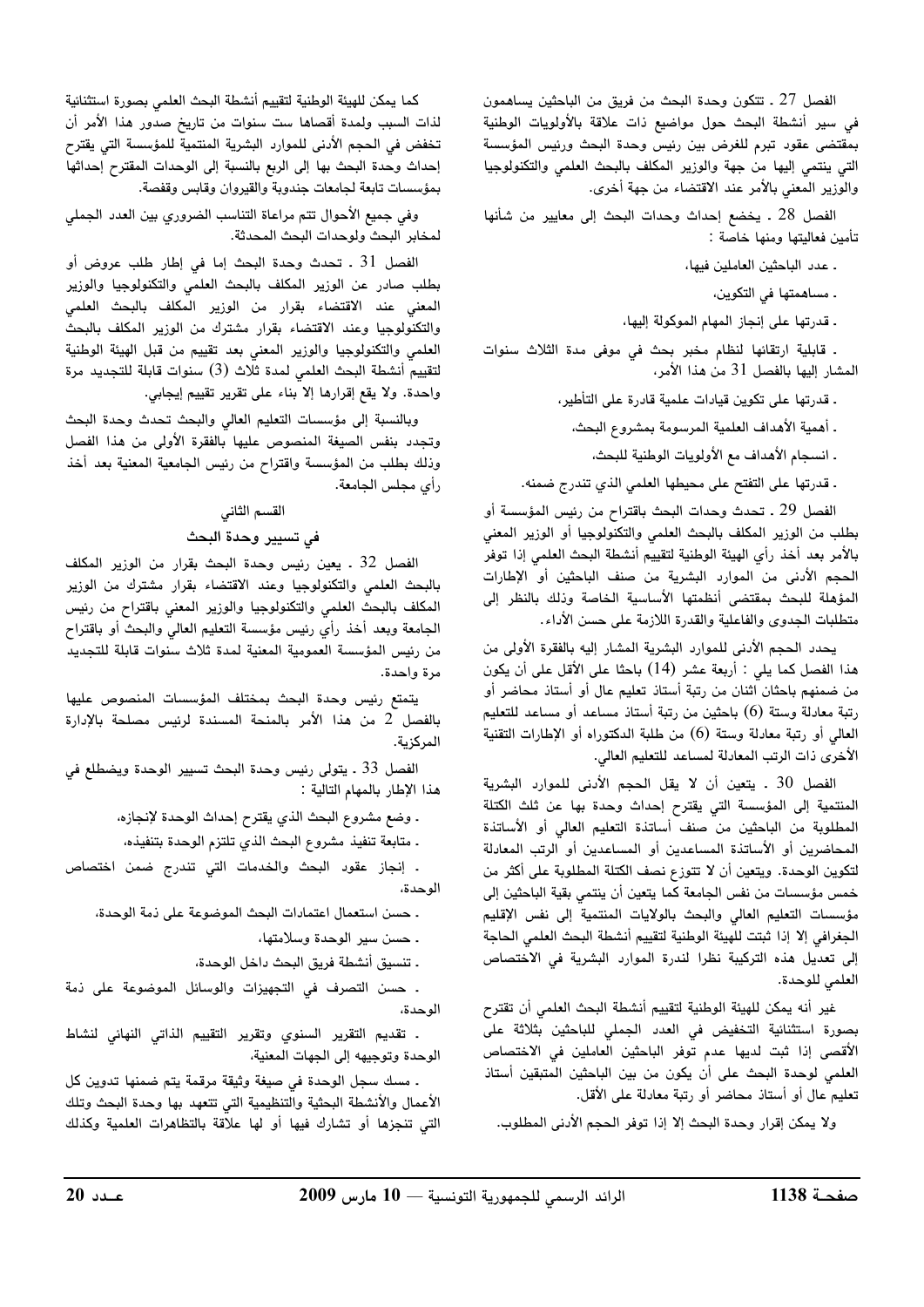الأعمال المنحزة في إطار علاقات وحدة البحث بالمجيط. ويتولى رئيس ...<br>الوحدة ابداع سجلها لدى رئيس المؤسسة عند نهاية المشروع مرفقا بنسخة من تقرير التقييم الذاتي النهائي.

#### القسم الثالث

في تمويل وحدة البحث

الفصل 34 . تتكون موارد وحدة البحث أساسا من :

. منحة الدولة،

. المداخيل المتأتية من المشاركة في تنفيذ طلبات عروض برامج بحث وطنية أو دولية،

. المداخيل المتأتية من الاتفاقيات والعقود المبرمة بين المؤسسة التي ترجع إليها وحدة البحث بالنظر والمؤسسات العمومية أو الخاصة،

. العائدات المتأتية من استغلال مختلف عناصر الملكية الفكرية،

. كل المداخيل الأخرى المرخص فيها بميزانية المؤسسة.

القسم الرابع

## في تقييم أنشطة وحدة البحث

الفصل 35 . يخضع نشاط وحدة البحث إلى تقييم من قبل الهيئة الوطنية لتقييم أنشطة البحث العلمى قبل إحداثها وعند نهاية فترة الثلاث سنوات. ويشتمل التقييم برنامج عمل وحدة البحث وكافة أنشطتها العلمية المنجزة.

يمكن للوزير المكلف بالبحث العلمي والتكنولوجيا أو الوزراء المعنيين بالأمر إقرار وحدة البحث أو حلّها تبعا للتقييم المشار إليه .<br>بالفقرة الأولى وذلك بعد سماع رئيس وحدة البحث.

وفي صورة حل وحدة البحث تتم إعادة توزيع الأعوان والاعتمادات ي.<br>وكذلك التحميزات من قبل وزارة الإشراف باقتراح من رئيس المؤسسة التي ترجع إليها وحدة البحث بالنظر.

# الباب الرابع مجمعات البحث

القسم الأول

# في تكوين مجمع بحث

الفصل 36 . تشجع الدولة على تجميع عدد من مخابر البحث وعند j. K9" 5
 -GC K9+ 51=// K9+ ".
 ?,4 .<br>شكل شبكات امتياز بحثية متخصصة وذلك بهدف توظيف القدرات البشرية والموارد المالية والمادية لتحقيق نتائج علمية في مبادين ذات علاقة بالأولويات الوطنية.

يمكن أن تضم مجمعات البحث علاوة على الباحثين بمخابر البحث أو وحدات البحث ممثلين عن المؤسسات الاقتصادية.

وبالنسبة إلى مؤسسات التعليم العالى والبحث يمكن إحداث مجمعات تابعة لمؤسسات تنتمي لجامعة واحدة أو لجامعات مختلفة أو للمؤسسات العمومية للبحث العلمى أو للمراكز الفنية القطاعية أو للمؤسسات الاقتصادية.

 2009 10 –– - - 

 <sup>20</sup> الفصل 37 . يمكن لمجمعات البحث أن تضم مخابر بحث وعند الاقتضاء وحدات بحث عاملة فى اختصاص علمى واحد أو فى .<br>اختصاصات متكاملة تشكل اطارا علميا وتكنولوجيا ملائما لمعالجة إشكاليات معقدة تتطلب الإلمام بعلوم وتكنولوجيات مختلفة.

الفصل 38 . بحدث مجمع البحث بقرار من الوزير المكلف بالبحث العلمي والتكنولوجيا وعند الاقتضاء بقرار مشترك من الوزير المكلف بالبحث العلمي والتكنولوجيا والوزير المعنى بعد أخذ رأى الهيئة الوطنية لتقييم أنشطة البحث العلمى.

.<br>ويتم تقديم مطلب إحداث مجمع البحث من رئيس الجامعة أو المؤسسة العمومية للبحث العلمى المعنية بالأمر عند الاقتضاء بناء على ...<br>اقتراح من رئيس مخدر البحث الذي يقترح إحداث المجمع وبعد أخذ . أي رئيس المؤسسة المعنى بالأمر .

الفصل 39 . يتكون مجمع البحث لتنفيذ برنامج بحث ذي طابع ستراتیجی أو برامج ومشاریع بحث زات أولوپة وطنبة تنجز خلال فترة .<br>أقصاها أربع (4) سنوات.

.<br>يتولى رئيس مخبر البحث الذي يقترح إحداث مجمع البحث تقديم العروض البحثية تبعا لطلبات العروض الوطنية الصادرة للغرض من خلال مؤسسة التعليم العالي والبحث أو المؤسسة العمومية المعنية التي يقترح إلحاقه بها.

الفصل 40 . لا تتعهد المحمعات بانجاز البحوث الا في إطار طلبات العروض المشار البما بالفصل 39 من هذا الأمر والرامية إلى تحقيق  $1996$  الأهداف المذكورة بالفصل 2 من القانون التوجيص عدد 6 لسنة 1996 $\,$ المؤرخ في 31 حانف 1996 والمتعلق بالبحث العلمي وتطوير التكنولوجيا والفصل 34 من القانون عدد 19 لسنة 2008 المؤرخ في 25 فيفري 2008 والمتعلق بالتعليم العالي.

وفي ما عدا ذلك، تعمل مخابر البحث وعند الاقتضاء وحدات .<br>البحث المكونة للمجمع أو التي تشارك فيه طبقا للتشريع والتراتيب الحاري بها العمل وتتعهد بأعمالها البحثية في إطار المهام الموكولة الي المؤسسة التي تنتمي إليها.

الفصل 41 . يمكن للمخبر الواحد أو وحدة البحث الواحدة أن .<br>تشارك في مجمع واحد أو عدة مجمعات أخرى بصفة مخد مشارك أو وحدة بحث مشاركة. وتراعي الهيئة الوطنية لتقييم أنشطة البحث العلمي ـ.<br>عند تقييم المجمعات قدرات مخابر البحث ووحدات البحث على الإنجاز .<br>بالنظر الى التزاماتها الجارية.

الفصل 42 . يشتمل المجمع على لجنة قيادة تتركب من رؤساء .<br>مخابر البحث ووجدات البحث وممثلي المؤسسات الاقتصادية المشاركة في المجمع بصفة أعضاء.

الفصل 43 . تتولى لحنة قيادة المجمع تجديد مشاريع البحث الرامية إلى إنجاز برنامج بحث المجمع التي تعرضها مخابر البحث أو وحداته للغرض.

الفصل 44 ـ يمكن للجنة قيادة المجمع أن تشكل لجنة علمية فرعية .<br>تتولى إبداء الرأي وتقديم مقترحات حول برامج البحث ومشاريع البحث سبب المسلمين.<br>كما أهداف الله معالجة اشكاليات بحثية تندرج ضمن اختصاصات المجمع.

## القسم الثاني

### في تسيير مجمع بحث

الفصل 45 ـ يدبر مجمع البحث رئيس بعين بقرار من الوزير المكلف .<br>بالبحث العلمي والتكنولوجيا من بين رؤساء المخابر المنتمية للمجمع .<br>والذين لهم رتبة أستاذ تعليم عال أو رتبة معادلة.

.<br>يتمتع رئيس المجمع بالمنح والامتيازات المخولة لمدب ادارة مركزية.